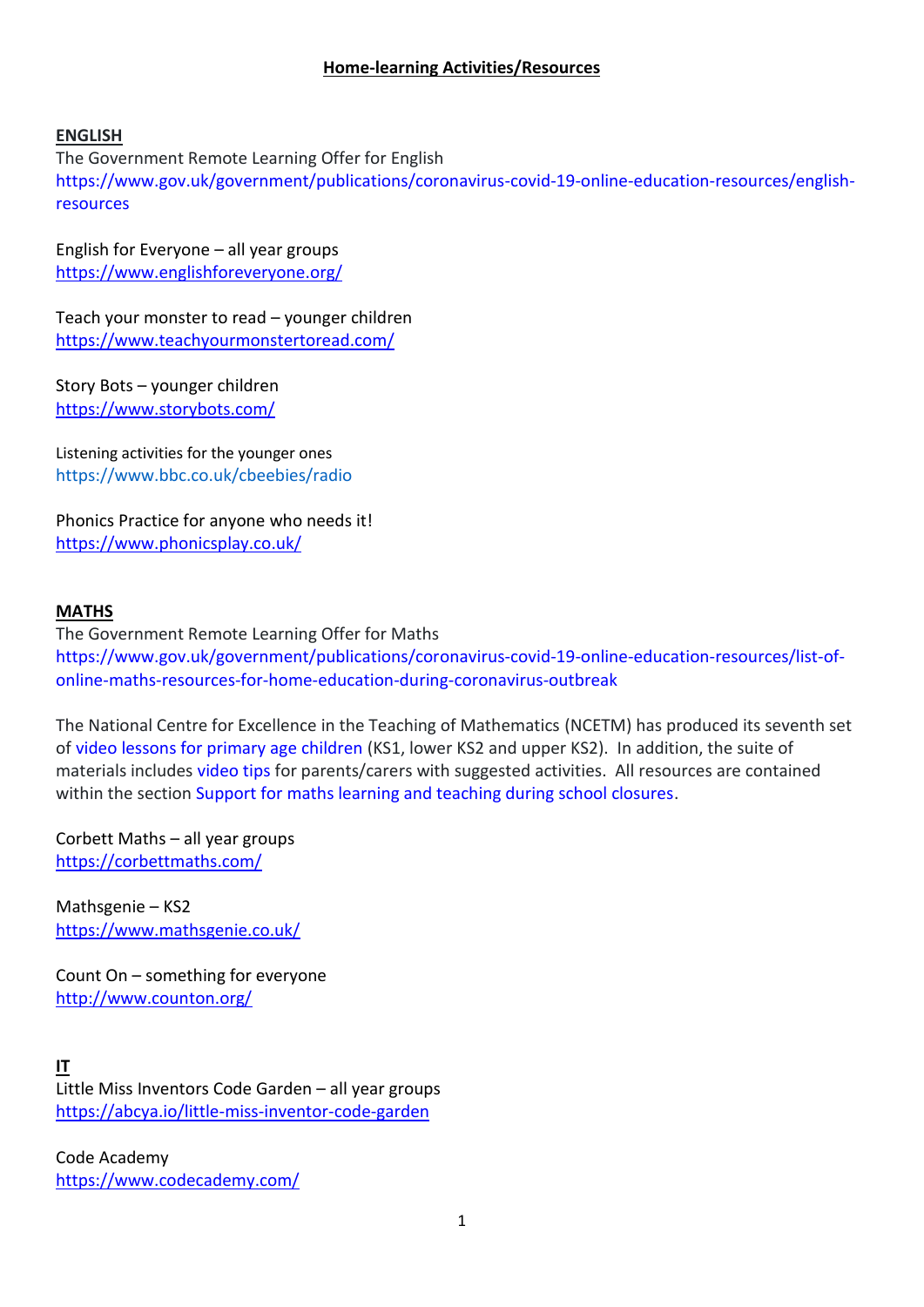Alice (coding) – KS2 <https://www.alice.org/about/>

Scratch – all year groups <https://scratch.mit.edu/>

## **SCIENCE**

NASA – all year groups <https://www.nasa.gov/>

Terrific Science – all year groups <https://www.bbc.co.uk/teach/terrific-scientific>

School Science – all year groups <http://www.schoolscience.co.uk/home>

Woodland Trust Nature Detectives – all year groups <https://naturedetectives.woodlandtrust.org.uk/naturedetectives/>

Mystery Science – all year groups <https://mysteryscience.com/>

Science museum – something for everyone <https://learning-resources.sciencemuseum.org.uk/resourcetype/classroom-resource/>

Dyson Foundation – something for everyone <https://www.jamesdysonfoundation.co.uk/resources.html>

Toys from Trash – something for everyone <http://www.arvindguptatoys.com/toys-from-trash.php>

Food, A fact of Life – something for everyone [https://foodafactoflife.org.uk/?fbclid=IwAR3cQFZZJvxVupKfFwTiBW3tSUY1GhN3yKRFMxncVW0](https://foodafactoflife.org.uk/?fbclid=IwAR3cQFZZJvxVupKfFwTiBW3tSUY1GhN3yKRFMxncVW0-wSDki0G9oihliog) [wSDki0G9oihliog](https://foodafactoflife.org.uk/?fbclid=IwAR3cQFZZJvxVupKfFwTiBW3tSUY1GhN3yKRFMxncVW0-wSDki0G9oihliog)

Grain Chain – something for everyone <https://www.grainchain.com/>

#### **GEOGRAPHY**

3D Geography – something for everyone <https://www.3dgeography.co.uk/>

Portal One – something for everyone [http://portal.onegeology.org/OnegeologyGlobal/?fbclid=IwAR2s-](http://portal.onegeology.org/OnegeologyGlobal/?fbclid=IwAR2s-XJaCttP8ImGOnNJCoWes106oqF2yPD0BQ4pEt_P-85oR1AT41tLSFM)[XJaCttP8ImGOnNJCoWes106oqF2yPD0BQ4pEt\\_P-85oR1AT41tLSFM](http://portal.onegeology.org/OnegeologyGlobal/?fbclid=IwAR2s-XJaCttP8ImGOnNJCoWes106oqF2yPD0BQ4pEt_P-85oR1AT41tLSFM)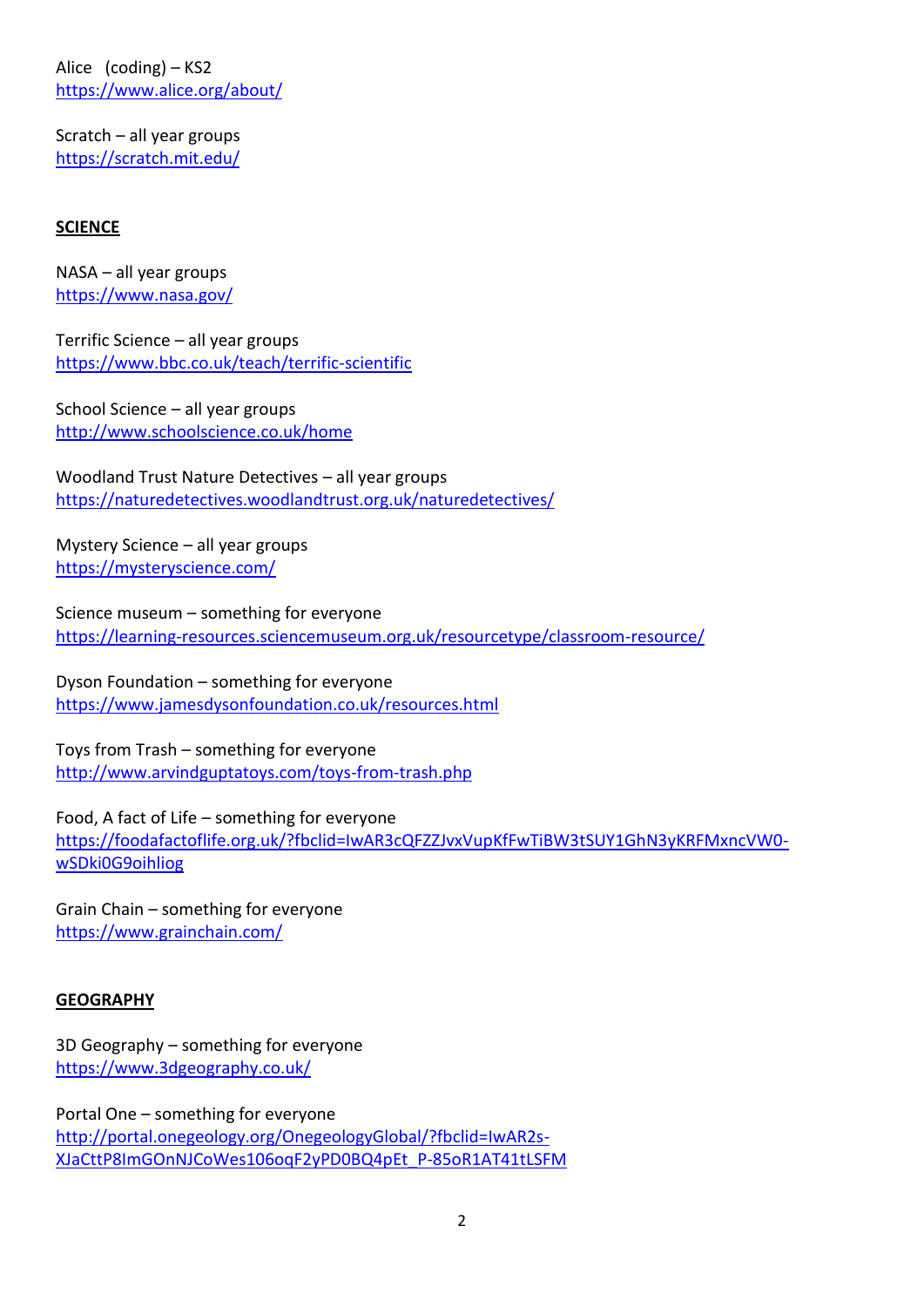Virtual Microscope – if you like rocks! <https://www.virtualmicroscope.org/explore>

RHI school gardening – something for everyone <https://schoolgardening.rhs.org.uk/resources>

RSPB – something for everyone <https://www.rspb.org.uk/fun-and-learning/for-families/family-wild-challenge/>

### **HISTORY**

NatGeo – all year groups <https://www.natgeokids.com/uk/teacher-category/history/>

History Resources cupboard – KS2+ <https://www.historyresourcecupboard.co.uk/>

Big History Project – KS2+ <https://www.bighistoryproject.com/home>

# **ART**

Student Art guide – KS2 <https://www.studentartguide.com/resources/free-art-teacher-resources>

How to Draw Cartoons – something for everyone <http://www.how-to-draw-cartoons-online.com/>

https://www.gov.uk/government/publications/coronavirus-covid-19-online-education-resources/onlinescience-pe-wellbeing-and-send-resources-for-home-education

## **OTHER RECOMMENDED WEBSITES**

BBC Bitesize – all year groups <https://www.bbc.co.uk/bitesize>

TES – all year groups <https://www.tes.com/teaching-resources>

Quizlet – all year groups <https://quizlet.com/en-gb>

Kid World Citizen – something for everyone <https://kidworldcitizen.org/>

ICT Games – all year groups https://www.ictgames.com/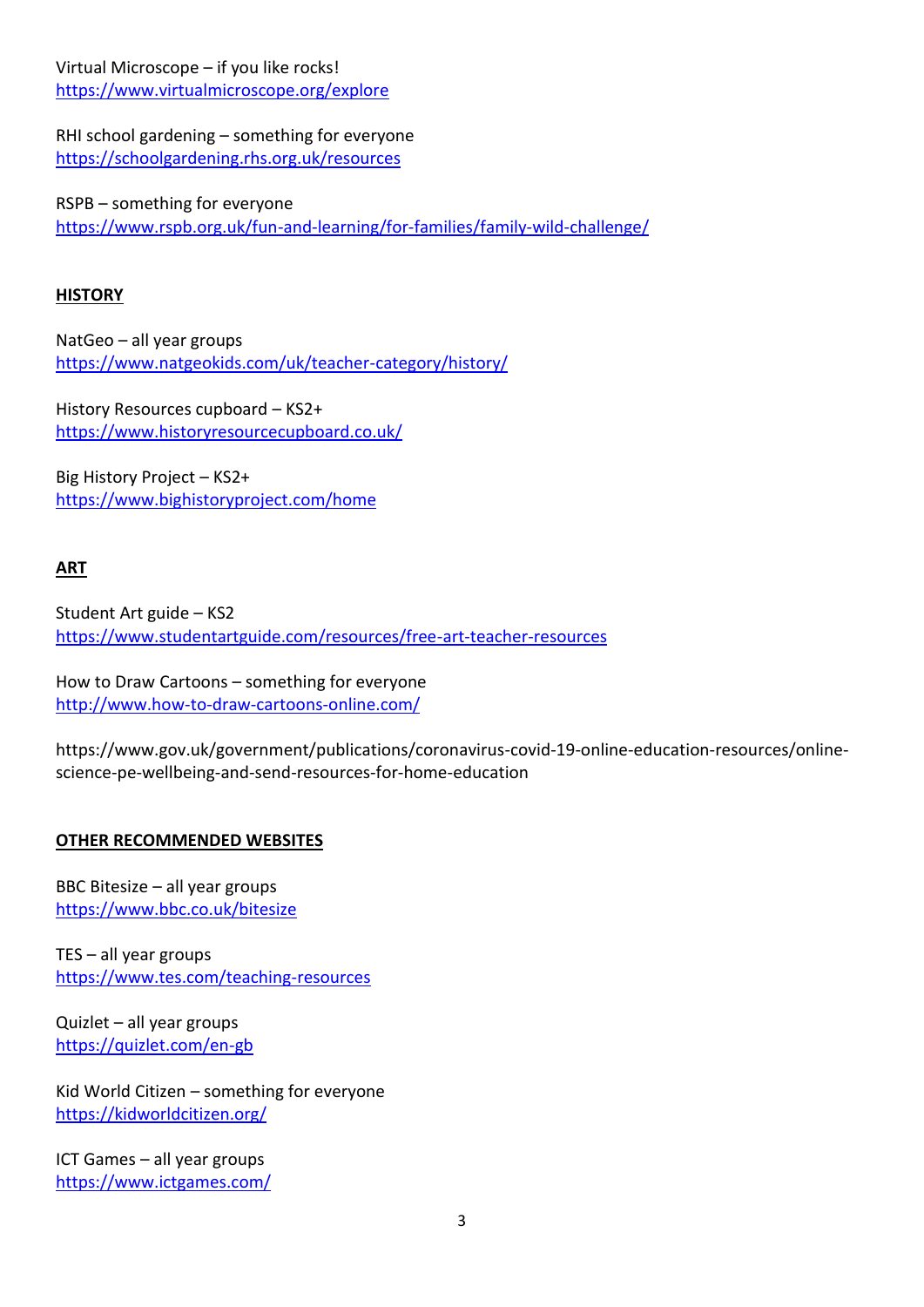# Topmarks <https://www.topmarks.co.uk/>

### Oxford Owl

<https://www.oxfordowl.co.uk/>

## Twinkl – Free school and parent access to their entire site



#### Rainforest Alliance – Free workbook and activities



#### Lunch Doodles with Mo – short drawing and writing activities

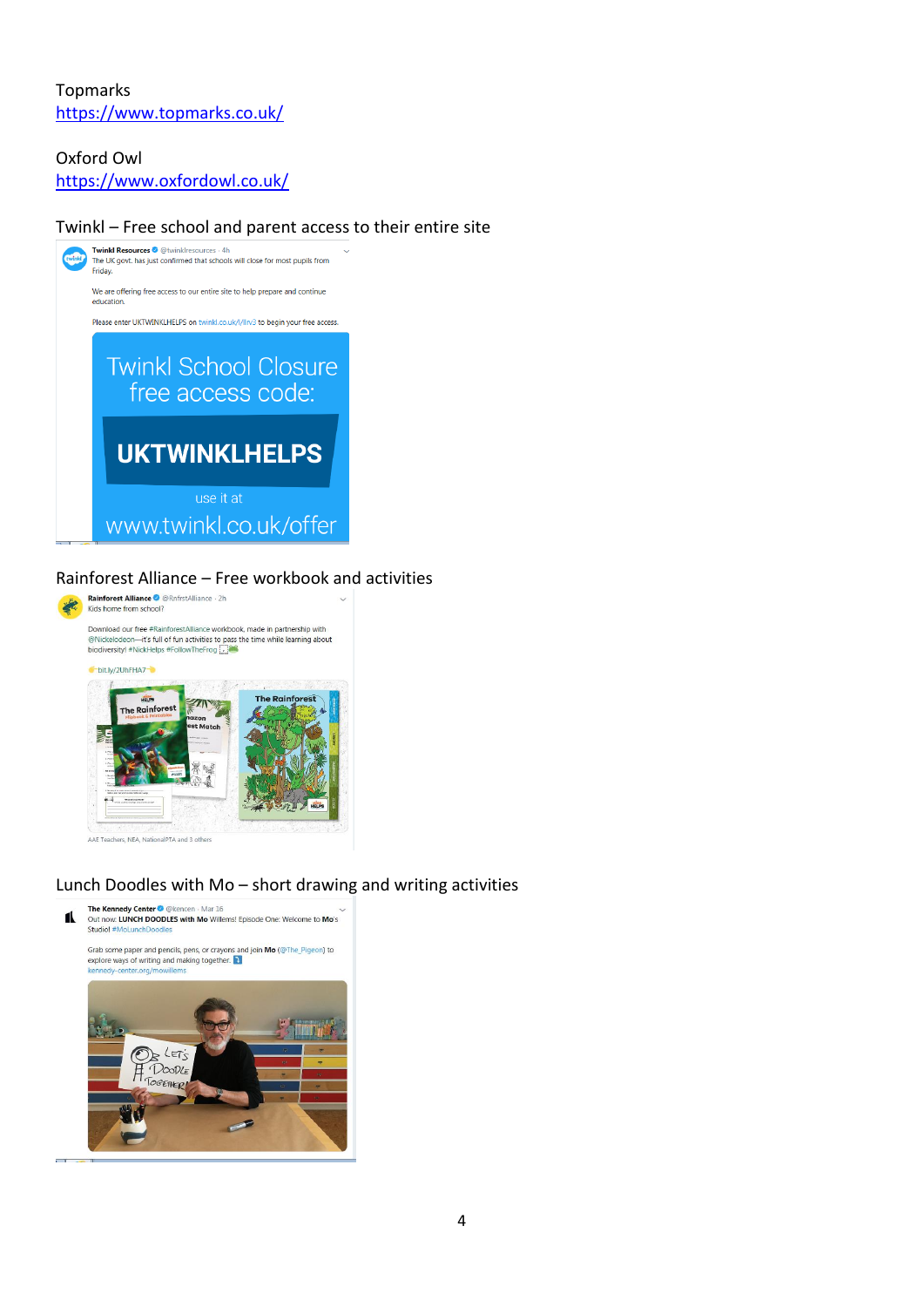Lego Challenge – 30 day short Lego challenges

|                                                                                                                                          |                                                                                                   |                                                                                            | 30 Day LEGO Challenge                                                                                     |                                                                                                    |                                                                                                                                    |                                                                                                       |
|------------------------------------------------------------------------------------------------------------------------------------------|---------------------------------------------------------------------------------------------------|--------------------------------------------------------------------------------------------|-----------------------------------------------------------------------------------------------------------|----------------------------------------------------------------------------------------------------|------------------------------------------------------------------------------------------------------------------------------------|-------------------------------------------------------------------------------------------------------|
|                                                                                                                                          | Follow the instructions for each                                                                  |                                                                                            | Day 1                                                                                                     | Day 2                                                                                              | Day 3                                                                                                                              | Depr 4                                                                                                |
|                                                                                                                                          | day. The only rule is to have fun<br>and use your imagination!                                    |                                                                                            | You were hired<br>to an amissioniana.<br>Grichi to crysta a<br>time roller ocaaser.                       | butle a runs rospect.                                                                              | NAEA peeds you to Trour parence want. Hollywood hires:<br>no build a new<br><b><i>SECRETARY CLYPPER</i></b><br>want you to trulld. | you to build a<br>recepts and flat a runs<br>Star Ware monte.                                         |
| Depr &                                                                                                                                   | Day 8                                                                                             | Dev 7                                                                                      | Day 8                                                                                                     | DAV <sub>R</sub>                                                                                   | Day 10                                                                                                                             | Der 11                                                                                                |
| You enter a<br>content to butle<br>the world's tailest.<br>Sowiet, M13 Voia<br>winth                                                     | You sew struck on.<br>Margand need to<br>butid a new able to<br>Ped Incente.                      | Ford hires you to<br>cryeste the<br>soughwes plain up<br>trunk in the world.               | You and 4 frontde.<br>tabarut. Fortid a house labors and wantle.<br>to find a very home. Two to build it. | Cerchado Hook<br>are stranded on an ineste a new pirate                                            | You and your<br>l'Internite decide So<br>build a tree house.                                                                       | Prince Charming<br>hires you so build.<br>a neetle five liter Ar<br>Condereion.                       |
| Dery 121                                                                                                                                 | Day 13                                                                                            | Dey 14                                                                                     | Day 10                                                                                                    | Day 18                                                                                             | Day 17                                                                                                                             | Day 16                                                                                                |
| Dr. Who haves you.<br>to build a new<br><b>TARDE</b>                                                                                     | You are asked by the<br>Penaldons to build a<br>or announces war<br>Overgia Maustraghers          | Mr. Ritters hires.<br>you to build a new.<br>Yone.                                         | There is a circus<br>to sovo. Build a<br>plans for the<br>performance.                                    | Help your fallow<br>proclames build is<br>wagon to make it.<br>seriou the country, Inson.          | <b>Dutid the fasteet</b><br>car around and<br>ions the big car-                                                                    | Do you wanna.<br>build a appennent?<br>Got to this winter<br>mood and build a<br><b>BEGIN AGRICAL</b> |
| Decr <sub>39</sub>                                                                                                                       | Day 90                                                                                            | Day 21                                                                                     | Day 655                                                                                                   | Day 83                                                                                             | Day 84                                                                                                                             | Derr 98                                                                                               |
| The etty wants you Pizza partyl it is<br>to build a broten<br>to connect one side is place for all the<br>of the town to the<br>citizier | up to you to make<br>Integeta                                                                     | <b>You are hired to</b><br>build a trand now<br>tions(tal)                                 | The fance is broke<br>and the doc lesens.<br>espezione, Build.<br>too Zoan at ent<br>nut of               | You are now in<br>medieval times.<br>You are commis-<br>abonat so hutbh a<br><b>KNARZO E APARA</b> | The Innel benk<br>sacco metting<br><b>Wilder Build a</b><br>as fa no one can<br>one de                                             | Denign work husby<br>vour dream<br>Tuytevyyyy.                                                        |
| Day 26                                                                                                                                   | Day 87                                                                                            | Dev 525                                                                                    | Day Sig                                                                                                   | Day 30                                                                                             |                                                                                                                                    | What was                                                                                              |
| Yice) www.ekiencert<br>ruler. Build a fiast<br>for your land.                                                                            | Alteria are trivacting The altera have<br>and you need to<br>build a war robot to<br>defeat them. | taken over. They are<br>treatment by stair-<br>robot. Thay want you<br>build one for them. | You are hired to.<br>build a house<br>entirely out of<br>vellow Lados.                                    | Thomp is bibroard.<br>You will need to<br>build a snowmobile                                       |                                                                                                                                    | your<br>favorite<br>day?                                                                              |

Museum and Zoo Virtual Tours <https://eduprintables.com/19-museums-zoos-and-aquariums-offering-free-virtual-tours>

19 museums, zoos and aquariums are offering free virtual tours. We hope your kids can enjoy these virtually while we are all at home! We have also included a downloadable list at the end of this post. British Museum, London This iconic museum located in the heart of London allows virtual visitors to tour the Great Court and discover the ancient Rosetta Stone and Egyptian mummies.

Eduprintables – Free printables, games and resources – younger children [https://eduprintables.com](https://eduprintables.com/)

Scholastic – Some free printables and learning resources – all year groups <https://resource-bank.scholastic.co.uk/>

Scholastic Learn from Home Website –Free daily activities/lessons – all year groups <https://classroommagazines.scholastic.com/support/learnathome.html?caching>

## World Book Online – Free access to over 3,000 ebooks and audiobooks for children

World Book Online have just made their fabulous collection of over 3,000 ebooks and audiobooks available for free for children to access at home. They have books suitable for all ages. Click on the following link to access them.

https://worldbook.kitaboo.com/reader/worldbook/ index.html?

usertoken=Mjk5MzQ6MTpJUjA5MjAxNjoyOmNsaWVu dDE2OTc6MTY5NzoyMjE2Mjg4OjE6MTU4NDM4MDE xMzA2Mjp1cw==